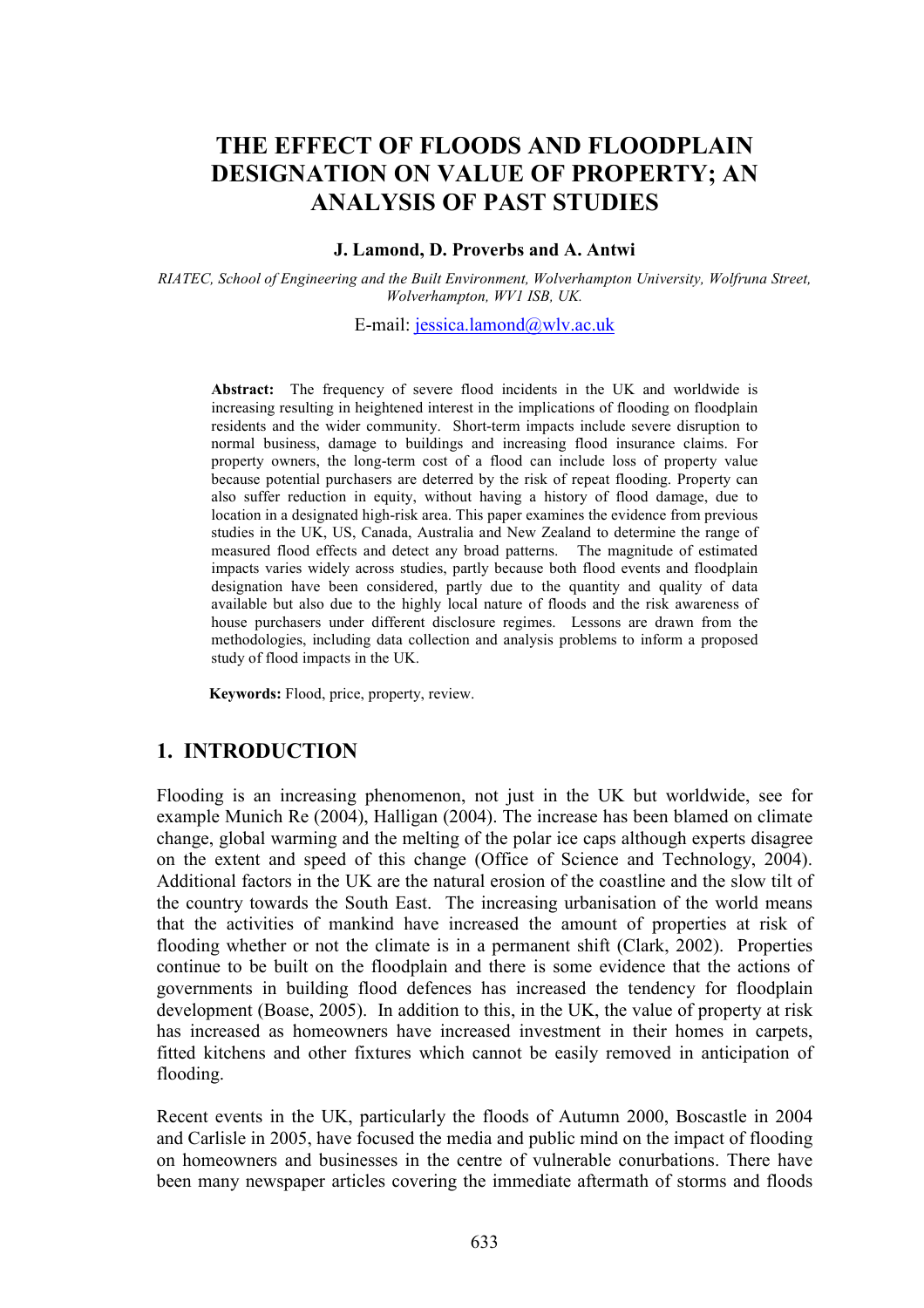and much speculation about the impact on insurance and house prices, for example Hughes (2000), Halligan (2004) and Thompson (2005). In a first attempt to assess the real effect of flood disasters and flood awareness on property value the existing evidence in the literature is analysed. It emerges that there is a body of literature that examines the effect of living on a floodplain, concentrated largely in the United States where flood insurance is compulsory for floodplain residents. There is some work in Canada, Australia and New Zealand and two lone studies in the UK. This paper summarises that literature and attempts to draw from it some insights into the possibilities and difficulties in generating models of flood effects on house prices. This will feed into an ongoing study into the impacts of flooding on residential house prices in the UK.

# 2. LITERATURE REVIEW

The findings from studies from the UK, US, Canada Australia and New Zealand are grouped below by country. When interpreting the results from the research to date, and particularly its relevance to the UK it must be borne in mind that different disclosure regimes exist across the world and this seems to be partially reflected in different observed impacts. Potential purchasers may become aware of flood risk status at various stages of the buying process. At one extreme personal experience, or high media coverage, may ensure that all buyers are aware of local flood issues. At the other extreme sits the normal situation in the UK where there will be ad-hoc discovery of flood risk.

### 2.1 UK Findings

The UK studies (Building Flood Research Group (BFRG), 2004; Eves 2004) are both based upon surveys of valuation professionals, thus the prices examined are assessed prices and depend heavily on the experience of surveyors. Both authors are reluctant to fix upon an absolute figure for discount of flooded or floodplain property because of the wide variation in responses. For example BFRG (2004) found the median discount to be 12-15% but the responses indicated a wide range of opinions among valuers even when working in the same market. It is also concluded that there is no consensus on the length of recovery, the median value is 3-4 years. There is consensus in that flooded properties may stay on the market longer than other similar properties, and that a slight discount for floodplain properties not previously flooded may be expected. This study illustrates both the difficulty of the problem and the need for some guidance for valuers on the matter. High insurance premiums on previously flooded properties are identified as a possible driver for price discounting. Another aspect stressed by Eves (2004) in particular is the positive value placed on riverside location, which acts in direct opposition to the risk of flood.

#### 2.2 Australian Findings

Eves (2002) studied the effects of flooding on the housing market in Sydney. It was concluded that in periods of flooding there is a discounting effect for flood-prone property, peaking at about 16%. As the gap between floods increases this discounting ebbs away and flood-prone property catches up with its flood-free equivalent. Lambert and Cordery (1997) studied floods in Sydney and in Nyngan. In Sydney they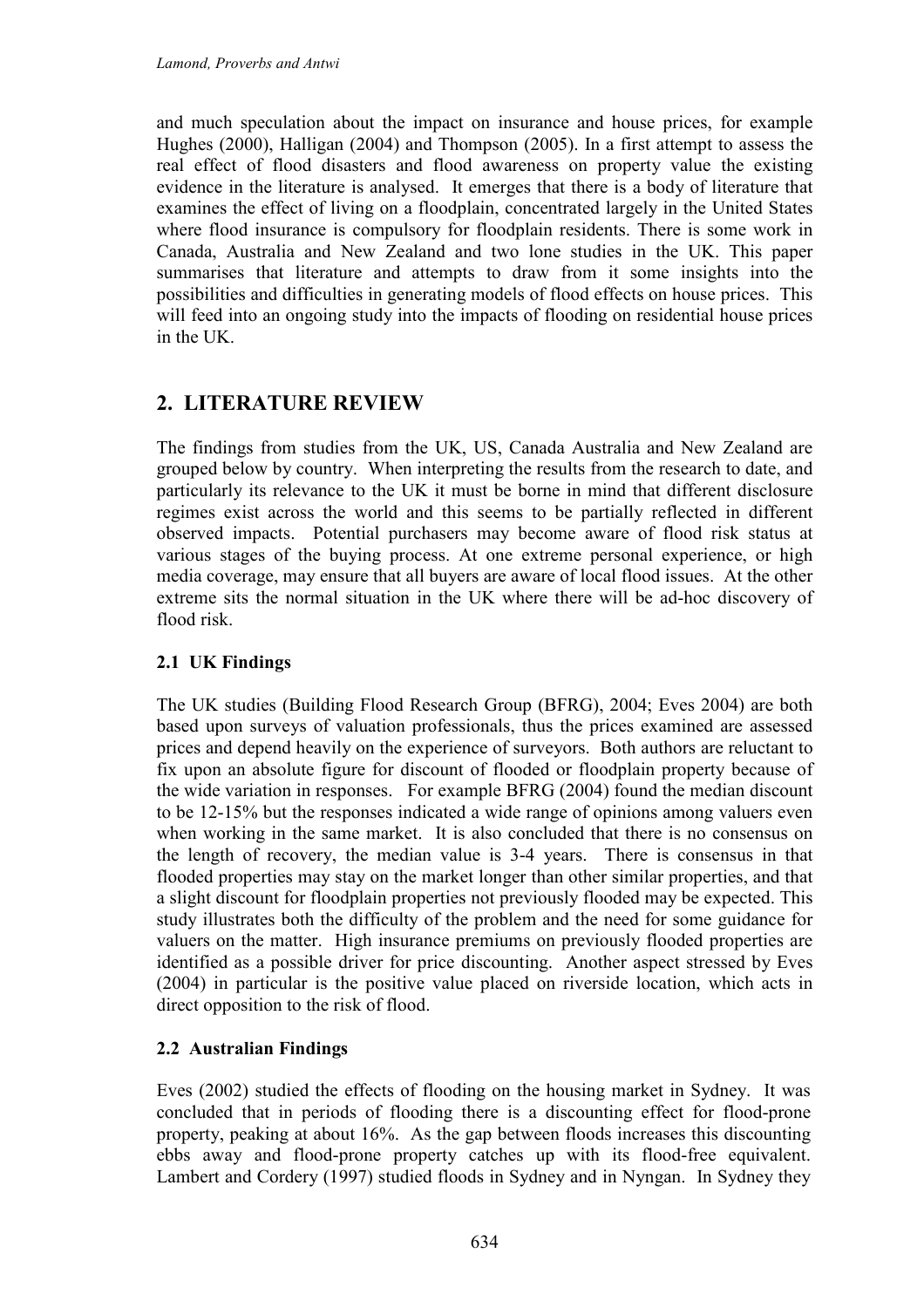observed some small and temporary impacts. In Nyngan, where the whole town was deluged, and where again the main effects were temporary, prices were depressed for about 6 months following the flood. There was some suggestion that a slight divergence in long-term growth between Nyngan and the control community could have been caused by memories of the flood. An examination of repeat sales of houses sold immediately following the flood at a depressed price and then resold shortly afterwards shows the action of opportunist entrepreneurs making gains well above expected returns, presumably after some investment in reinstatement. Faith in the long-term recovery in prices seems to be widespread and borne out in reality.

### 2.3 New Zealand Findings

Montz (1992) studied the effect of events in three New Zealand communities. No precise estimates of impacts are presented, however, the conclusions are that all flood effects are temporary. In Pearoa a temporary dip was observed, in Te Aroha the whole community, not just those properties flooded, experienced decline and in Thames while there was no effect for a first flood, a second flood affected the whole market. Four years after the flood in Te Aroha the flooded properties had recovered more than the non-flooded and in Thames the non-flooded properties seemed to suffer more discount from the second flood than the flooded properties. In a further study of two of these communities Montz (1993) demonstrated that subsequent disclosure of flood risk via planning constraints had no effect on the value of properties.

### 2.4 US Studies

In the US as mentioned above, there is great interest in the designation of floodplains because in some areas of the country, where credit is required, flood insurance is compulsory and is subsidized by government. A summary of results from studies undertaken in the US is presented in table 1. The studies vary between testing properties actually flooded and properties designated at risk of flooding. This can be a very important distinction. Actual inundation might be expected to heighten the concern of potential buyers, if they are made aware of it. Designation on the other hand may carry with it obligations on the future resident and may not correlate well with actual flood risk. In many cases the accuracy of categorisation is poor. For example in Houston, Texas (Skantz and Strickland, 1987) a flood occurred in 1979 and of the 33 studied properties that were actually flooded only 10 were in the 100-year floodplain. The research also differs in whether it tests for the temporary effect of specific events or looks at the long-term static effect of floodplain.

Results worth highlighting include a study by Tobin and Montz (1994) in Wilkes Barre, Pennsylvania that found a positive effect of flood in that the prices of flooded properties were higher after the flood, relative to non-flooded properties. This is similar to the effects that Montz (1992) discovered in New Zealand. The authors propose that this may be due to investment in the damaged houses resulting in improved quality in the flooded sub market. In Wilkes Barre it could also be attributed to the lack of alternative property. The Skantz and Strickland (1987) study observed no direct impact following a flood but saw, albeit weak evidence, that later insurance increases triggered a depression in house prices.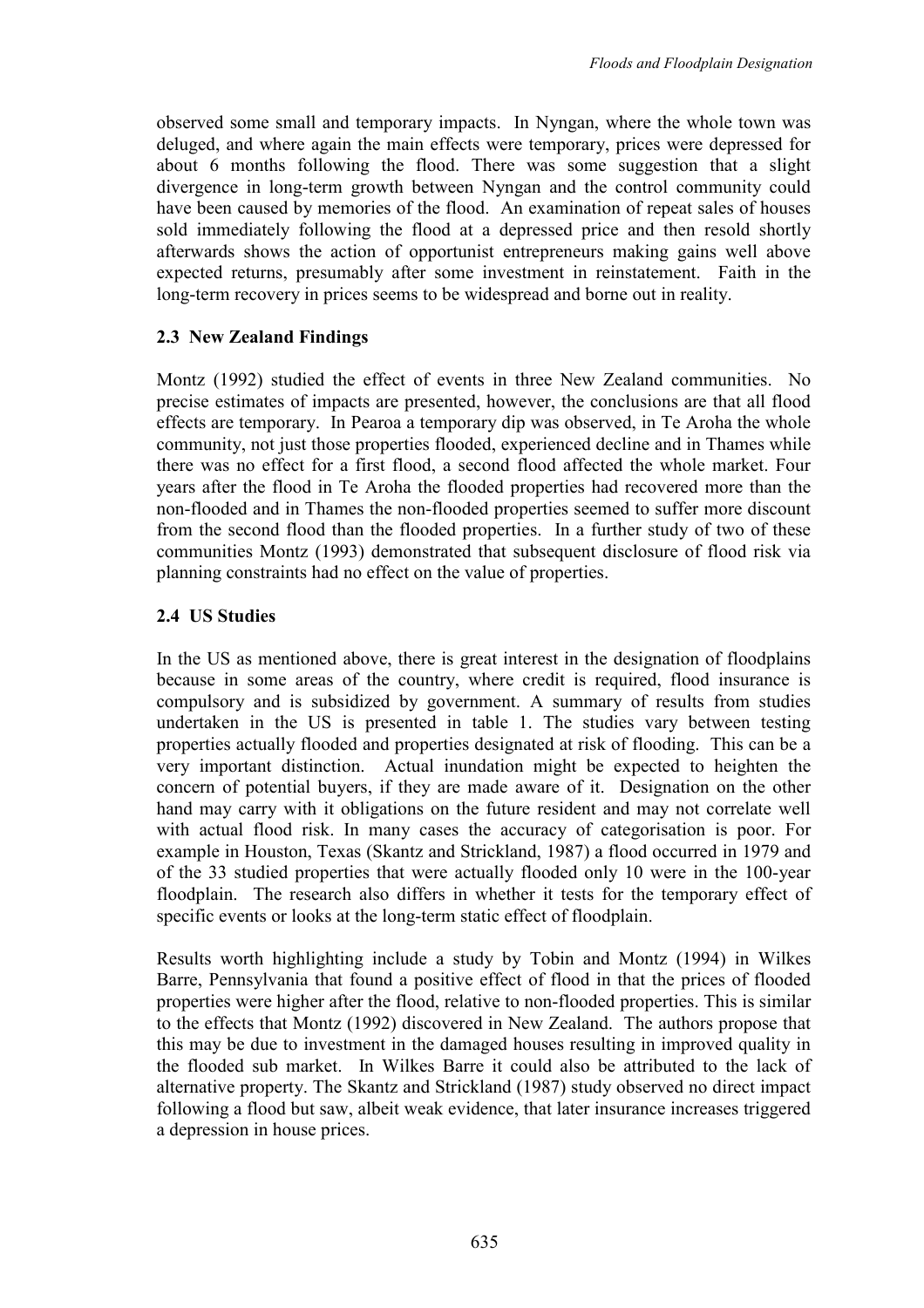| YR   | <b>AUTHORS</b>               | <b>PLACE</b>                      | <b>FLOODPLAIN</b>       |
|------|------------------------------|-----------------------------------|-------------------------|
|      |                              |                                   | <b>EFFECT</b>           |
| 2004 | Troy and Romm                | California                        | $-4.2\%$                |
| 2003 | Bin and Polasky              | <b>Pitt County North Carolina</b> | $-8.3\%$ post flood     |
|      |                              |                                   | $-3.7\%$ pre flood      |
| 2001 | Harrison et al               | Alachua County, Florida           | $-2.9\%$                |
| 2001 | Shultz and Fridgen           | Fargo/Moorhead                    | $-9\%$                  |
|      |                              | NorthDakota/Minnesota             |                         |
| 1994 | Tobin and Montz              | Des Plaines, Illinois             | No effect               |
| 1994 | Tobin and Montz              | Linda and Olivehurst              | $-30\% > 10$ ft flood   |
|      |                              | California                        | $-10\%$ 18" flood       |
| 1994 | Tobin and Montz              | Wilkes Barre,                     | Positive effect.        |
|      |                              | Pennsylvania                      |                         |
| 1991 | <b>Speyrer and Ragas</b>     | New Orleans, Urban                | $-6.3\%$                |
|      |                              | Suburban                          | $-4.2%$                 |
| 1990 | Bialaszewski and             | Homeworld Alabama                 | no effect floodplain    |
|      | Newsome                      |                                   | location                |
| 1989 | Shilling et al               | Baton Rouge, Louisiana            | -8% floodplain location |
| 1989 | Donnelly                     | La Crosse, Wisconsin              | -12% floodplain         |
| 1987 | <b>Skantz and Strickland</b> | Houston, Texas                    | No effect. Effect of    |
|      |                              |                                   | insurance rate increase |
| 1987 | Macdonald et al              | Monroe Louisiana                  | $-8.5\%$                |
| 1979 | Zimmerman                    | New Jersey                        | No effect               |
| 1976 | <b>Shabman and Damianos</b>  | Alexandria, Virginia              | $-22\%$                 |

Table 1: Summary of findings from US flooding studies

#### 2.5 Canadian Findings

The Canadian experience is somewhat different; floodplain regulation is weaker than in the US and is aimed at controlling development on the floodplain. Disclosure is not widespread and so perhaps it is not surprising that of seven studies quoted by Schaeffer (1990) only one found any significant discount. The Schaeffer (1990) study itself, based on a very small sample, produces confusing and inconsistent results. Three different methodologies are applied and the outcomes are dependent on the methodology. One approach yields no significant effects while the others show marginal price depression due to floodplain. The effect of subsequent designation is seen, against expectation, to raise the prices of designated property. A survey of homeowners by Babcock and Mitchell (1980) seems to show that even in high-risk areas, and with homeowners, who had suffered flooding in the past, perception of risk is low and very few had purchased flood insurance. This was reflected in the house price data where no significant impacts were detected.

## 3. ANALYSIS OF METHODOLOGIES

Many of the studies summarised above are based on a hedonic model of house prices. Where sufficient data is available this appears to be the preferred method (MacDonald, 1987; Shilling et al, 1989; Donnelly, 1989; Harrison, 2001; Bin, 2003; Troy and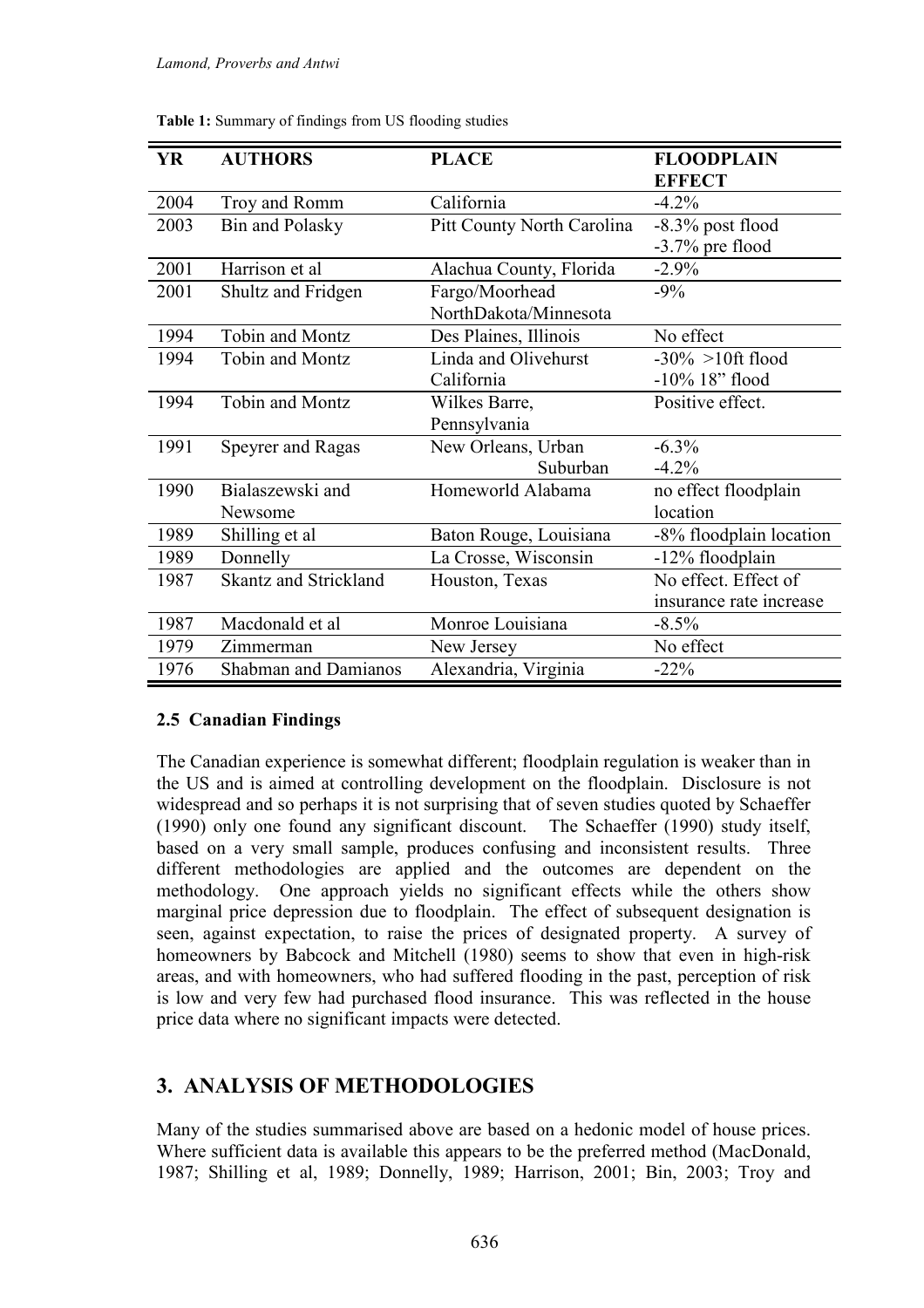Romm, 2004; and others). Hedonic models are based on a utility function, breaking price down into a function of a set of preferences for various aspects of the heterogeneous commodity of housing. Aspects considered might be physical properties of the house, such as the number of bedrooms, or locational variables such as proximity to local amenities or transportation. The result is a regression model of some form where the influence of each factor is estimated with least squares.

Variations on the hedonic or regression model include alternative methods of dealing with locational variation for example Speyrer and Ragas (1991) who used spline variables in the regression to model location and by Troy and Romm (2004) who used layering, that is taking information on locational attributes at a more aggregate level than the pricing information. An extension of the regression method was used by Skantz and Smersh (1987), adapting events analysis from the financial sector. Predictions are made from the estimated model and the residuals examined over time. This method shows where deviations from the equilibrium model occur in time and then this can be linked to events in the market, in their case a huge increase in insurance cost. An interesting adjustment to the hedonic methodology was employed by Shabman and Damianos (1976). In attempting to model the flooded sub-division, the explanatory power of the model was low. Using the model developed on the nonflooded control area, predicted values were compared to actual transaction prices in the affected zone. This same method was subsequently employed by Schaeffer (1990).

Other studies (Tobin and Montz, 1994; Eves, 2002) look at raw sales figures over time. Means are compared before and after events. The variability of house sales, mix effects, seasonality and other market events may confuse the picture when looking at raw sales data but this may be a useful methodology either as a first step or where specific flood events are examined on well understood sub-markets or where good information on location and mix variables is not available.

Repeat sales was used by Montz (1992) and others. In this method the problems of differences between properties is removed by considering the differences between serial sales of the same property. This method is most useful in analysing prices before and after a flooding event or where growth rates are different between flooded and nonflooded sub groups. In those markets where frequent flooding or floodplain regulation has resulted in permanent capitalisation into property price, repeat sales would not capture the effect. Finally the UK examples are based on surveys of expert opinion and Babcock and Mitchell (1980) also use surveys to test perceptions of homeowners and real estate valuers.

# 4. LESSONS DRAWN FROM THE LITERATURE

The above examples of work examining the influence of flooding on property value illustrate some of the issues that will face the proposed research in the UK. Below is a summary of the lessons that can be utilised in any future work

## 4.1 Data Requirements

Firstly, and most obviously is the availability of data. It is clear that to build models such as those quoted above, highly detailed data on individual properties is necessary.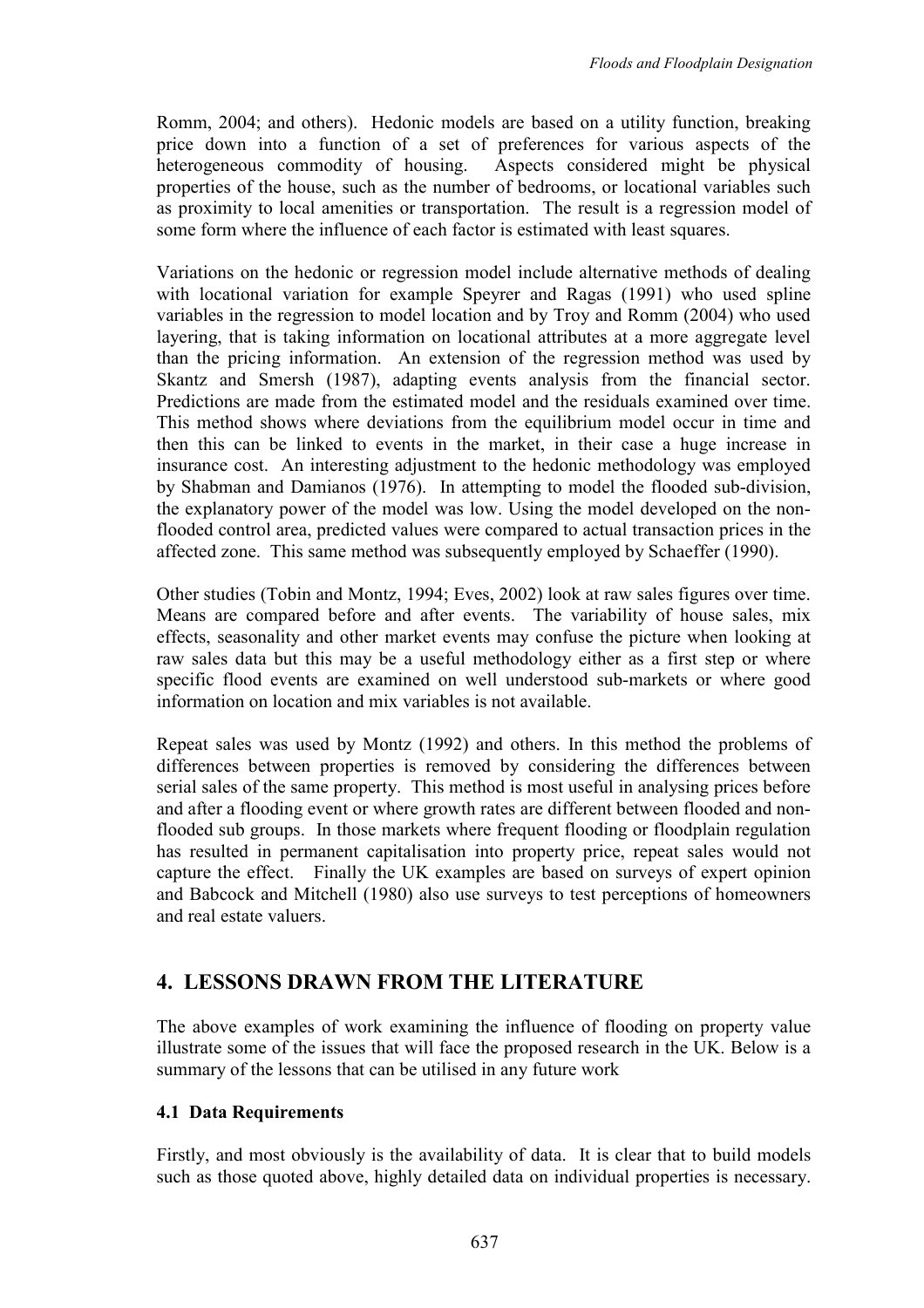Data is needed on house prices, property details and locational variables. Information on the flooding incident is also desirable, including which houses were flooded and to what depth. As mentioned above, relying on floodplain designation as a proxy for properties flooded may be risky and result in underestimating the effects of flooding. In using designation to look at capitalisation of flood risk in the absence of flood it is important to establish the profile of the designation and whether the official designation correlates with the populations perception of that risk. The burden of collecting such data and the necessity that houses have to change hands during the study period has resulted in small sample sizes for many analyses. Availability of data has in many cases determined the methodology used and so data collection is of primary importance in such housing research.

### 4.2 Explanatory Variables

In the US models the variables commonly included are: Size of heated accommodation, size of unheated accommodation, size of plot, presence of air conditioning, fireplace, garage, number of bathrooms, number of bedrooms, age and date of sale. Some studies (Bin and Polasky, 2003; Troy and Romm, 2004 and others) also include locational variables, distance to airport, rivers, major roads or specific estate variables. Troy and Romm (2004) also include socio-economic variables by census tract. In general, size, age and number of bathrooms are strong explanatory variables. In the UK one would anticipate that some of these would be less relevant such as air conditioning and other additional locational variables may be needed. A review of UK housing studies, not related to flooding will help to identify the most important variables for the UK.

#### 4.3 Time Period

This will very much depend on the sort of research intended. If a particular event is to be analysed, sufficient observations before and after the flood must be taken, and time must be allowed for the market to return to equilibrium. Lambley and Cordery (1997) reported recovery in under a year. Tobin and Montz (1995) however, in revisiting Linda and Olivehurst eleven years after their first study, suggest that for the homes flooded to the greatest depth recovery may take longer than ten years. The long-term impact of the flood was exacerbated by the presence of properties that were not renovated quickly after the 1986 flood. It would seem that the maximum possible time period must be examined. If, on the other hand, a static hedonic model is constructed, then, ideally, the shortest time period should be used which provides sufficient data points. The choice of a period of relative stability is desirable, not too close to any disruptive events. In most markets a fairly long time period will be necessary in order to obtain sufficient observations, the researcher must then deal with the effects of inflation during that time.

#### 4.4 Dealing with market Inflation

In most of the models above either discounting (Bin and Polasky, 2003), or a time trend variable were added (Skantz and Strickland, 1987). Time trend variables in linear models have the defect that they can only generate a steadily increasing (or decreasing) market; in real examples this is not very likely. Speyrer and Ragas (1991) used dummy variables for each year because they identified a non-monotonic trend in house prices. Use of discounting raises the problem of which discounting factor to use. Regional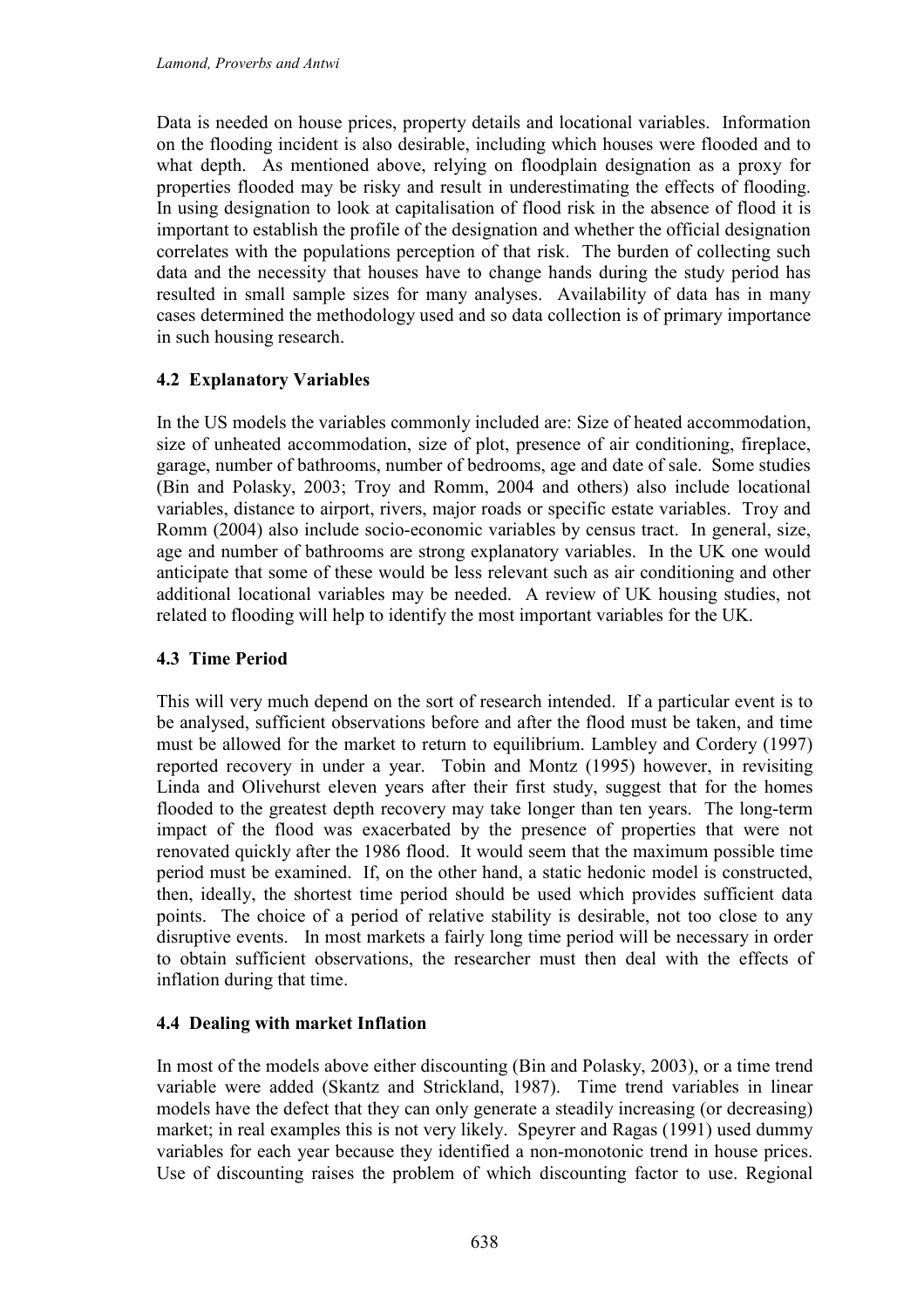house price indices are not always available and constructing a local index specifically for the study increases the data demand or leads to bias if too small a sample is used. Comparison against a control group was used by Montz (1993) and Shabman (1976) however careful choice of this control group is necessary.

# 4.5 Number of Properties

Given the difficulty in obtaining data, it is unlikely that any study of a flooding incident would collect too much data. In the UK where most flooding incidents affect relatively small numbers of properties, lack of data could be a real issue. Previous research has been carried out on samples ranging from just under one hundred (Bialaszewski and Newsome, 1990) to many thousands (Troy and Romm, 2004). Typically if designation is studied then more observations are available than if an actual flood is examined. Given the high variability of house price data and the large number of variables necessary to account for all influencing factors, the larger the dataset the better. The smaller the sample the more likely it is that omitted influential variables will bias the estimate of the impact of flooding. Of course the collection of data is expensive in terms of time and money and this should be balanced against the increased reliability of the results. If a predictive model is required then an even larger set is needed in order to allow for testing of the model on a held back sample.

# 4.6 Functional Form

Where a regression model is utilised, many authors discuss the use of different functional forms. The theory does not predict a particular relationship and so the choice is an empirical one, often based on best fit. Linear and Log/linear are the most common selection. Where more than one form has been tried, the overall conclusions have not differed between models (Shilling et al, 1989). It is probable that other considerations such as collinearity have a greater bearing on the outcome of the model. Bin and Polasky (1993) use a log transform for distance related variables based on the experience of other housing studies. Unless there are theoretical reasons to choose alternative forms or unless data exploration clearly demonstrates a specific non-linear relationship, a linear model should be preferred with testing of residuals to determine if it is adequate. Troy and Romm (2004) used a semi logarithmic model after examination of residuals from a linear estimation.

# 4.7 Partitioning the Data

Datasets may need to be divided in the time dimension or into sub markets as building one model of the whole market may not be an effective strategy resulting in poor estimation and reducing explanatory power. Firstly consider the case where a flood or new legislation imparts new information on risk to the market. The house buyers' perception of the relative desirability of properties in and out of the floodplain will change after the event. Harrison et al (2001) built three models, one before and one after the implementation of the National Flood Insurance Reform act in 1994 and one over the whole time period. They found that the price discount due to floodplain location doubled after the implementation, while estimates of other factors remained fairly robust across the time periods. The third model, utilising the whole time period and including a dummy for post implementation discount gave an even higher estimate post reform discount, however, this is no longer significant. Their results demonstrate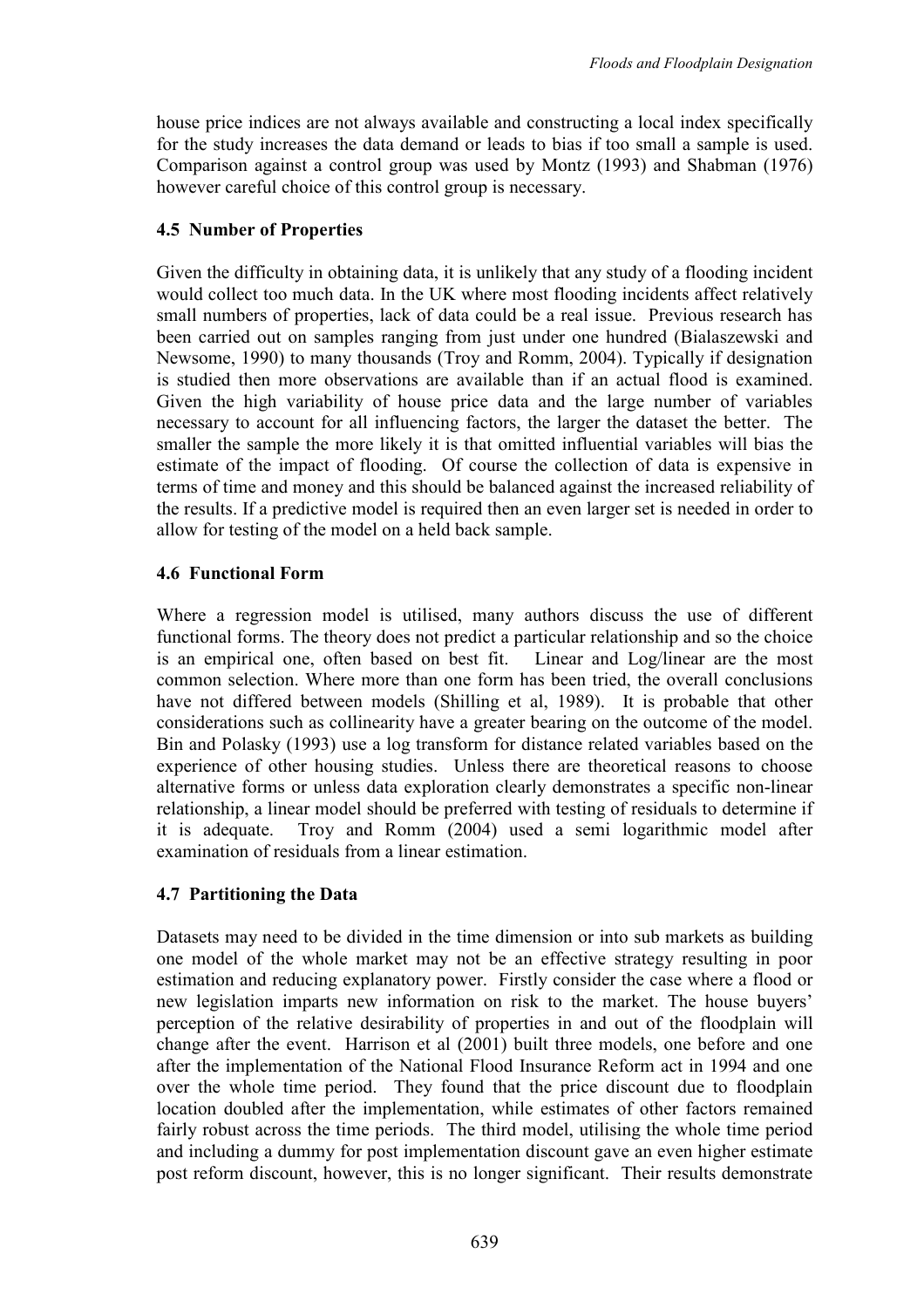the danger of using a global model, in this case detecting no significant effect from the legislation. Research should begin, if possible, by estimating pre and post flood and testing whether the models are significantly different. An alternative to using different models would be to use a model that allows for time varying effects.

Secondly consider the case where there are different markets for floodplain and nonfloodplain property. This could be due to differences in type of property. In New Zealand Montz (1993) found that houses in the flood plain differed, in terms of average physical attributes, from those outside it and therefore compared trends within sub markets. Differences could also occur in the type of buyer, they might be poorly informed individuals, cash buyers or buyers who are in the market for "development" or "investment" property. Troy and Romm (2004) for example found that hazard disclosure had a significantly greater impact on Hispanic neighbourhoods of California than non-Hispanic communities. Research should consider likely sub markets to ensure that smoothing across sub markets does not affect significance testing but also to generate a deeper understanding of the underlying process. MacDonald et al (1987) split their dataset to check the homogeneity of their test neighbourhood. They observed higher impacts in one neighbourhood that consisted of higher priced properties.

#### 4.8 Collinearity

If the independent variables used in a predictive model are correlated to one another then they are described as collinear. This is a common problem in housing studies where, for example, lot size will be strongly related to house size. Collinearity results in biased estimates of the partial regression coefficients; they cannot then be used for robust prediction. Most authors in this literature search have ignored or sidestepped the problem, simply selecting the variables with the most explanatory power. Presumably the assumption is that there will not be much correlation between flood variables and the rest. Troy and Romm (2004) touch on the issue. Their model included a Hispanic/disclosure interaction term that demonstrated that the strength of the effect of disclosure varied with the percent of Hispanic residents. Hispanic concentration was highly correlated with floodplain location, they posit due to financing arrangements. Bialaszewki and Newsome (1990) tested whether multicollinearity had affected their results using stepwise regression and by examining the correlation between other independent variables and the flood variable. They concluded that it had not changed the outcome. Collinearity can be dealt with by a number of methods such as principal components analysis or residualisation, see Donnelly (1989) for an application of residualition.

# 5. CONCLUSIONS

The outcome of published analyses into the effect of flooding on property prices has produced a wide range of estimates. This is in part due to differing definitions of flood effect and also to the proximity of a flood event. The consensus is that the impact of a flood event declines over time as people forget about it and permanent capitalisation of flood risk into price is largely due to regulated disclosure of flood designation. This implies that in modelling the long-term effect of flood it is vital to choose stable time periods or to use the shortest possible time period. Alternatively models could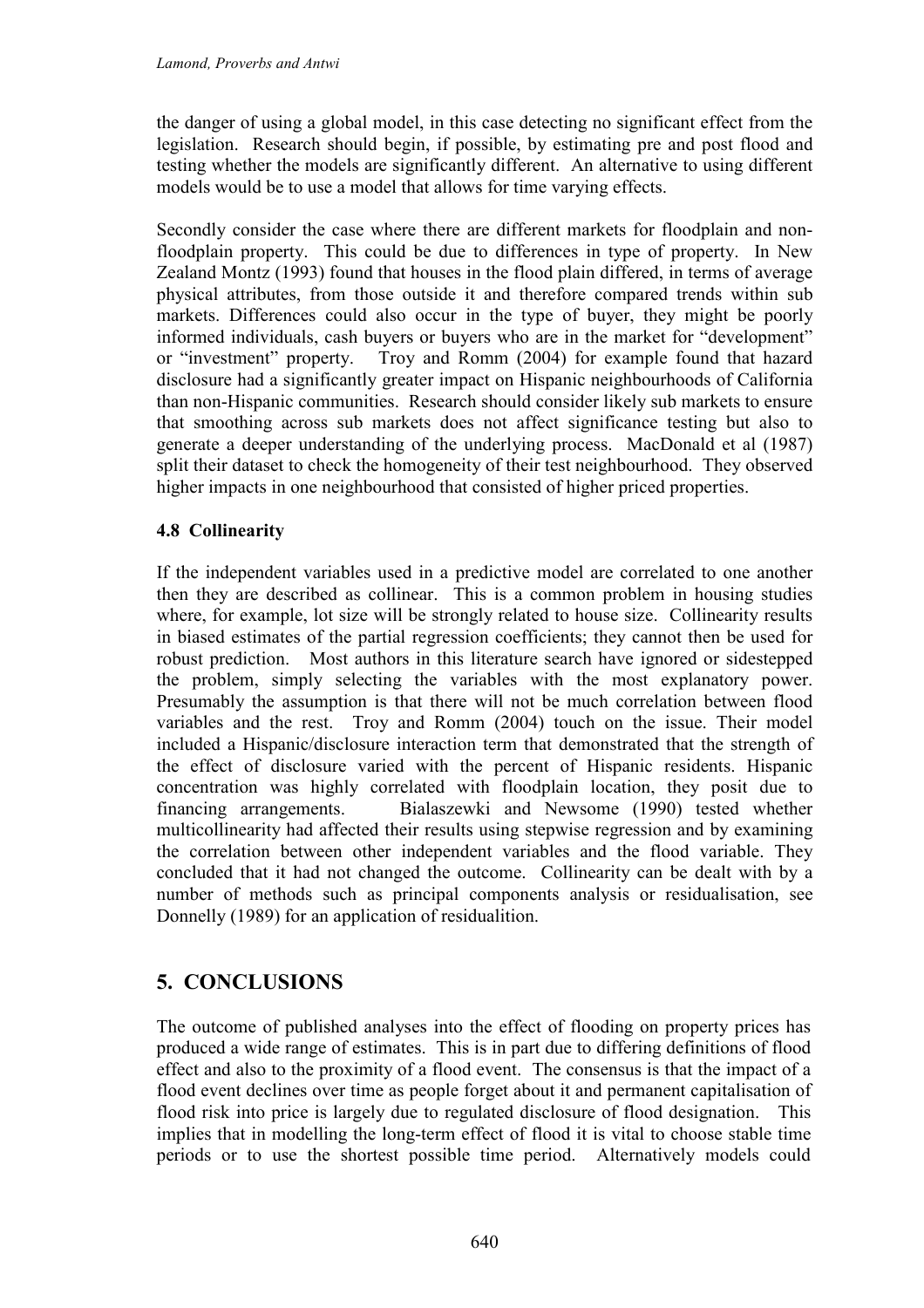recognise the temporally adaptive nature of the market and not force flood response to be constant over time.

The measured effect of flooding is also highly dependent on local issues such as frequency of flooding and availability of alternative housing. Some studies observed that there was no depreciation due to flooding. One counter-intuitive result is observed in which flooded houses increased in value relative to non-flooded. This could be explained by the impact of reinstatement resulting in betterment. It seems unrealistic to expect all UK flood risk zones to demonstrate the same pattern. Equally it does not seem possible to say a priori, from the literature, exactly which factors will come into play in a given flooding scenario. For the UK the development of local models is a logical first step. A build up of experience may make national generalisations possible in the longer term.

In the published research some form of hedonic modelling is the preferred methodology where sufficient data is available. Data availability often dictates methodology. Repeat sales analysis is a methodology that allows for testing of flood events and reduces the requirements for explanatory variables. Great care needs to be taken in defining test and control groups as lack of precision could lead to erroneous results. Sub markets need to be considered, certain property types or neighbourhoods may be more vulnerable to the effects of floods than others.

In the UK detailed data on property transactions is not so readily available as in other markets. UK studies have used surveys to canvass expert opinion and from this research availability of insurance is identified as a possible mechanism for disclosure of flood risk. The UK work also highlights a river view as a positive driver for house price. This would be a severe nuisance factor for a study concentrating on riverside properties. An examination of the general UK housing literature would help to identify key explanatory variables specifically relevant within the UK housing market.

#### 6. REFERENCES

- Babcock M. and Mitchell B. (1980) Impact of flood hazard on residential property values in Galt (Cambridge), Ontario. Water Resources Bulletin 16(3) pp 532-537.
- Bialaszewski D. and Newsome B. A. (1990) Adjusting comparable sales for floodplain location: the case of Homeworld Alabama. The Appraisal Journal 58(1) pp 114-118.
- Bin O. and Polasky S. (2003) Effects of flood hazards on property values: evidence before and after hurricane Floyd. Land Economics 80(4) pp 490-500.
- Boase T (2005) Apocalypse soon: build now, mop up later? The Daily Telegraph, London UK, Feb 19<sup>th</sup> 2005 pp 6.
- Building Flood Research Group (2004) The Impact of Flooding on residential property values. RICS foundation report
- Clark M. J., Priest S. J., Treby E. J. and Crichton D. (2002) Insurance and UK floods: a strategic reassessment, Report of the Tsunami Project.
- Donnelly W. (1989) Hedonic pricing analysis of the effects of a floodplain on property values. Water Resources Bulletin 24 pp 581-586.
- Eves C. (2004) The impact of flooding on residential property buyer behaviour: an England and Australian comparison of flood affected property. Structural Survey 22(2) pp 84-94.
- Eves C. (2002) The long term impact of flooding on residential property values. Property management 20(4) pp214-227